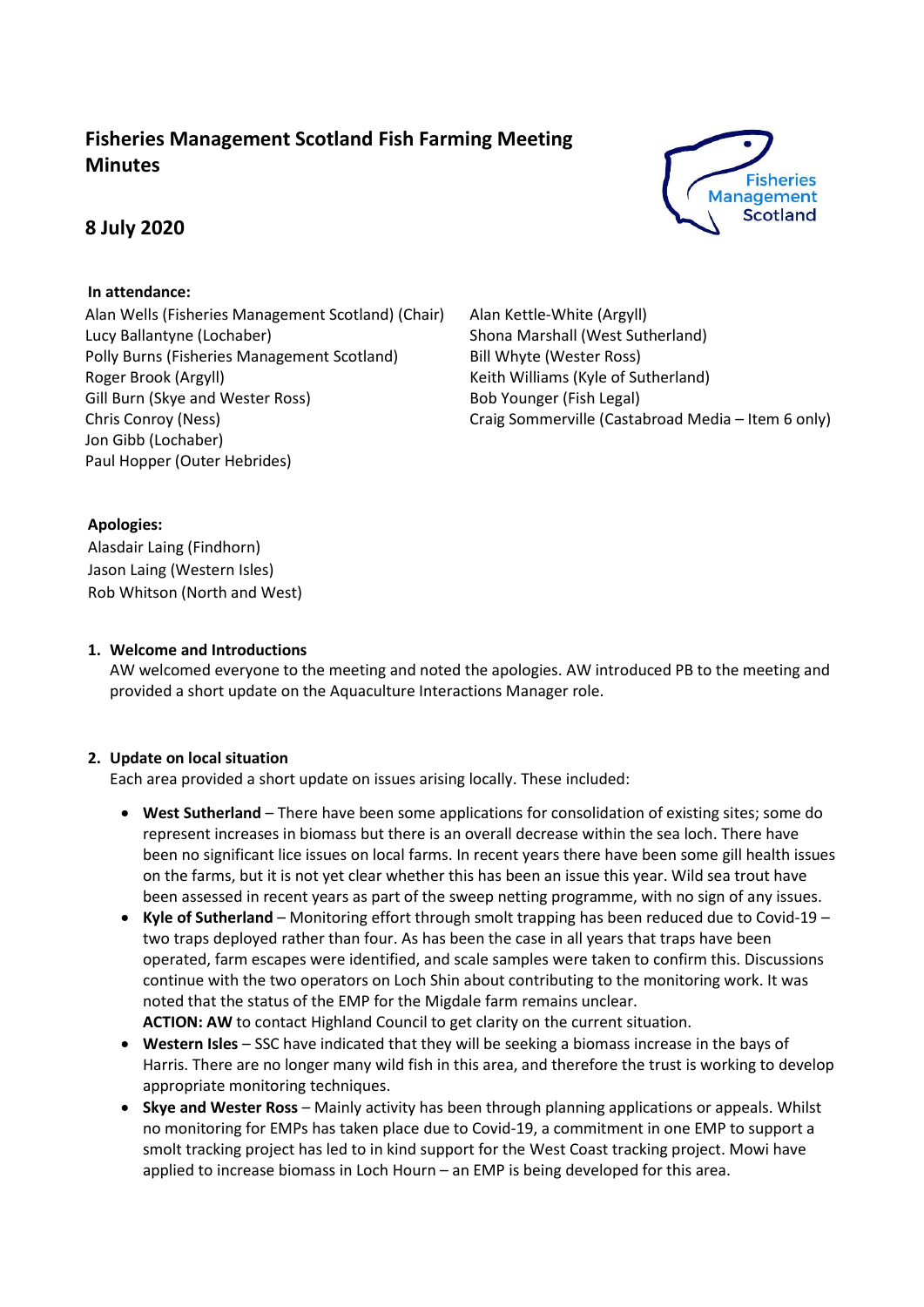- **Ness** There has been an application to move the Loch Ness site by 250m this is due to the pump storage hydro scheme application. 10 sites will be sampled across the Ness system as part of the third year of the genetic introgression study.
- **Lochaber** There are proposals for consolidation of some sites, but most do not involve increases in production. There has been very little monitoring due to Covid-19, but sampling for genetic introgression will continue later in the year. Coastal fyke nets for all trusts have arrived and will be delivered in the coming months.
- **Argyll** Freshwater monitoring for the Sound of Shuna EMP will begin later this year. Progress on the Carradale EMP has stalled due to illness. SSF have applied for CAR license variations at Lismore and Spelve to increase SLICE usage and shorten the fallow – Argyll DSFB objected to this. SSC have started screening and scoping for a new site at Ulva west Mull. There have also been some Marine Scotland license renewals in Loch Etive (Dawnfresh) which Argyll DSFB are objecting to on the basis of recent escapes and the fact that no EMP has been produced - a breach of their planning permission. In 2019 there were 33,000 escapes, of which 10,000 were removed from the River Awe by rod and line. The Dawnfresh loss adjustor has refused to compensate for nuisance caused, on the basis that no negligence was detected by Marine Scotland. It was therefore emphasised that 'good management' is no guarantee that fish will be kept in the farms – this should be emphasised to planners in all future applications. It was noted that a similar situation occurred previously in Loch Lochy.

**ACTION: AW/PB** to seek clarity from Marine Scotland about investigations following escapes

It was noted that there was a forthcoming proposal for a semi-enclosed site in Loch Long. Whilst the development of such technology was welcomed, it was felt that a loch with no current development was not an appropriate location for trialling this technology.

#### **3. Salmon Interactions Working Group – local feedback and next steps**

The Salmon Interactions Working Group published its final report on  $1<sup>st</sup>$  May 2020. Fisheries Management Scotland [welcomed](http://fms.scot/report-of-the-salmon-interactions-working-group-published-2/) the publication and urged the Scottish Government to support the delivery of the recommendations as soon as practically possible. In addition, in recognition that the current regulatory system for aquaculture is complex, additional explanatory information was [published.](http://fms.scot/aquaculture-regulation-in-scotland-and-the-report-of-the-salmon-interactions-working-group/)

Feedback was sought from the committee members on the views at a local level. Local feedback was broadly positive, but the concerns of other NGOs have also been raised. There is a widespread recognition, shared by the committee, that the way implementation of the recommendations occurs in crucial, and many will reserve judgement until that point. There was a general view that we need to do more to set out our position in a positive manner and it was recognised that there is scope for a greater presence on social media from Fisheries Management Scotland to highlight the importance of our collective work.

**ACTION: PB** to consider how best to take this forward.

It was emphasised that the SIWG process was one of a number of parallel processes which are currently being progressed by the Scottish Government. These include the spatial planning framework being taken forward by a technical working group of regulators (see below), the work of the farmed fish health framework (which is looking at publication of data and refining farm management areas) and announcements already made by the Scottish Government (which include the mandatory publication of sea lice data, the requirement for Environmental Management Plans at all new farms, or farms which increase production, and exploration of introducing third party independent checks on sea lice counts).

Due to COVID-19 the precise timetable for taking forward the recommendations of the SIWG, and the other processes highlighted above, is uncertain.

**ACTION: AW /PB** to continue to press for regulatory reform to be progressed as soon as is possible.